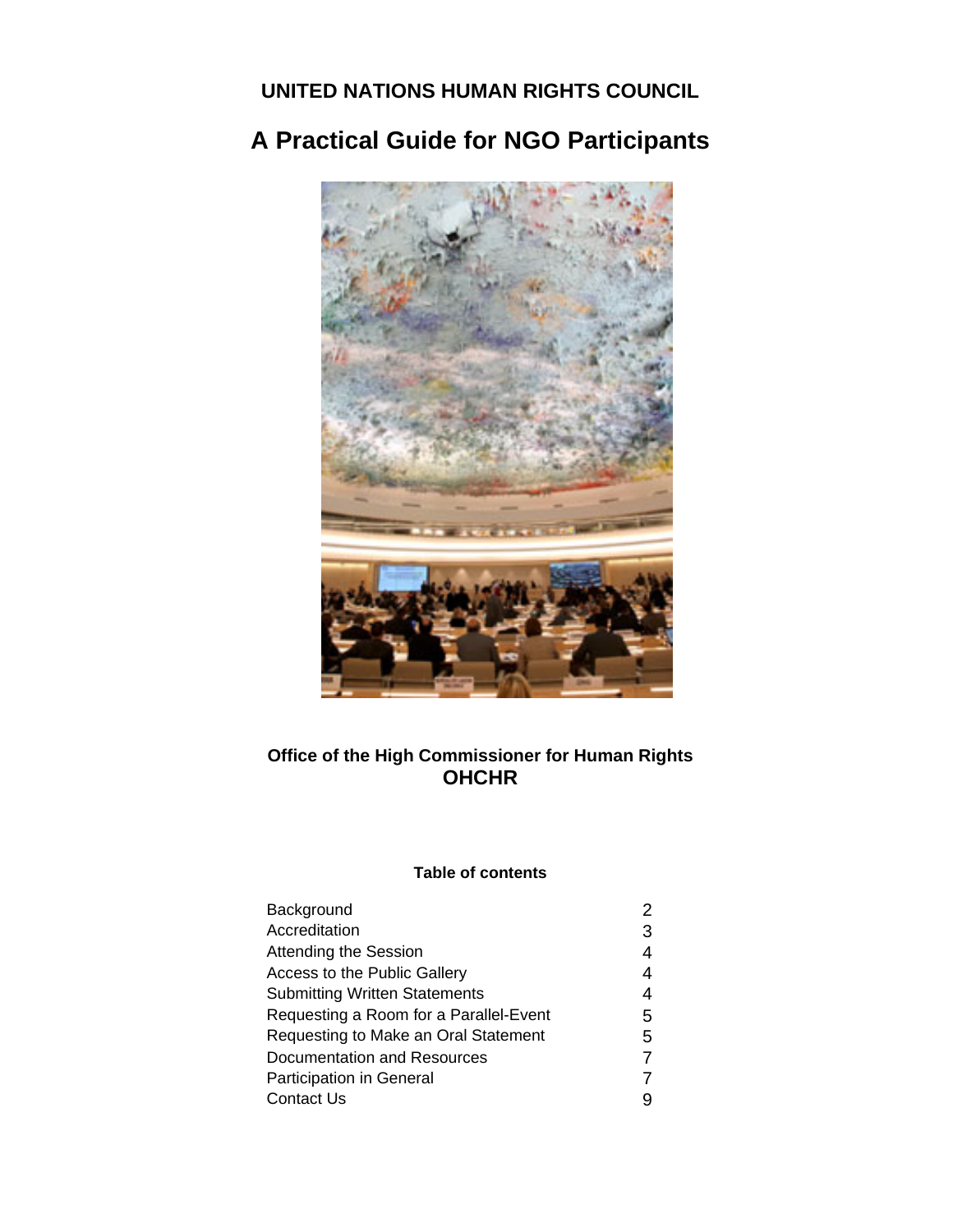Welcome to the United Nations Human Rights Council. The information in this hand-out is intended to facilitate and support your work. We hope you will find this useful.

# **Background**

### What is the Human Rights Council?

The Human Rights Council is the principal United Nations intergovernmental body responsible for human rights. It is composed of 47 Member States, which meets in at least three sessions per year in Geneva, Switzerland.

Its role includes addressing violations of human rights, including gross and systematic violations, the promotion of respect for human rights for all, and effective coordination and mainstreaming of human rights within the UN system.

The Office of the UN High Commissioner for Human Rights (OHCHR) is the secretariat for the Human Rights Council.

### How does it work?

Elected for three-year terms, Member States of the Council discuss, take action and pass resolutions related to various items of a standing agenda:

- 1. Organizational and procedural matters.
- 2. Annual report of the UN High Commissioner for Human Rights and reports of the Office of the High Commissioner and the UN Secretary-General
- 3. Promotion and protection of all human rights, civil, political, economic, social and cultural rights, including the right to development
- 4. Human rights situations that require the Council's attention
- 5. Human rights bodies and mechanisms
- 6. Universal Periodic Review
- 7. Human rights situation in Palestine and other occupied Arab territories
- 8. Follow-up and implementation of the Vienna Declaration and Programme of Action
- 9. Racism, racial discrimination, xenophobia and related forms of intolerance, follow-up and implementation of the Durban Declaration and Programme of Action
- 10. Technical assistance and capacity-building

During a given session the Council considers the activities of its subsidiary human rights procedures and mechanisms, and may organize panel discussions and special events to enhance dialogue and mutual understanding on specific issues.

Outside its normal sessions, the Council may also hold special sessions related to country-specific or thematic issues.

In addition to Member States of the Council, Observers, which include non-Member States, inter-governmental organizations, national human rights institutions, and nongovernmental organizations (NGOs), may also participate in a session.

The Council's session are broadcast live via webcast. Past sessions are archived.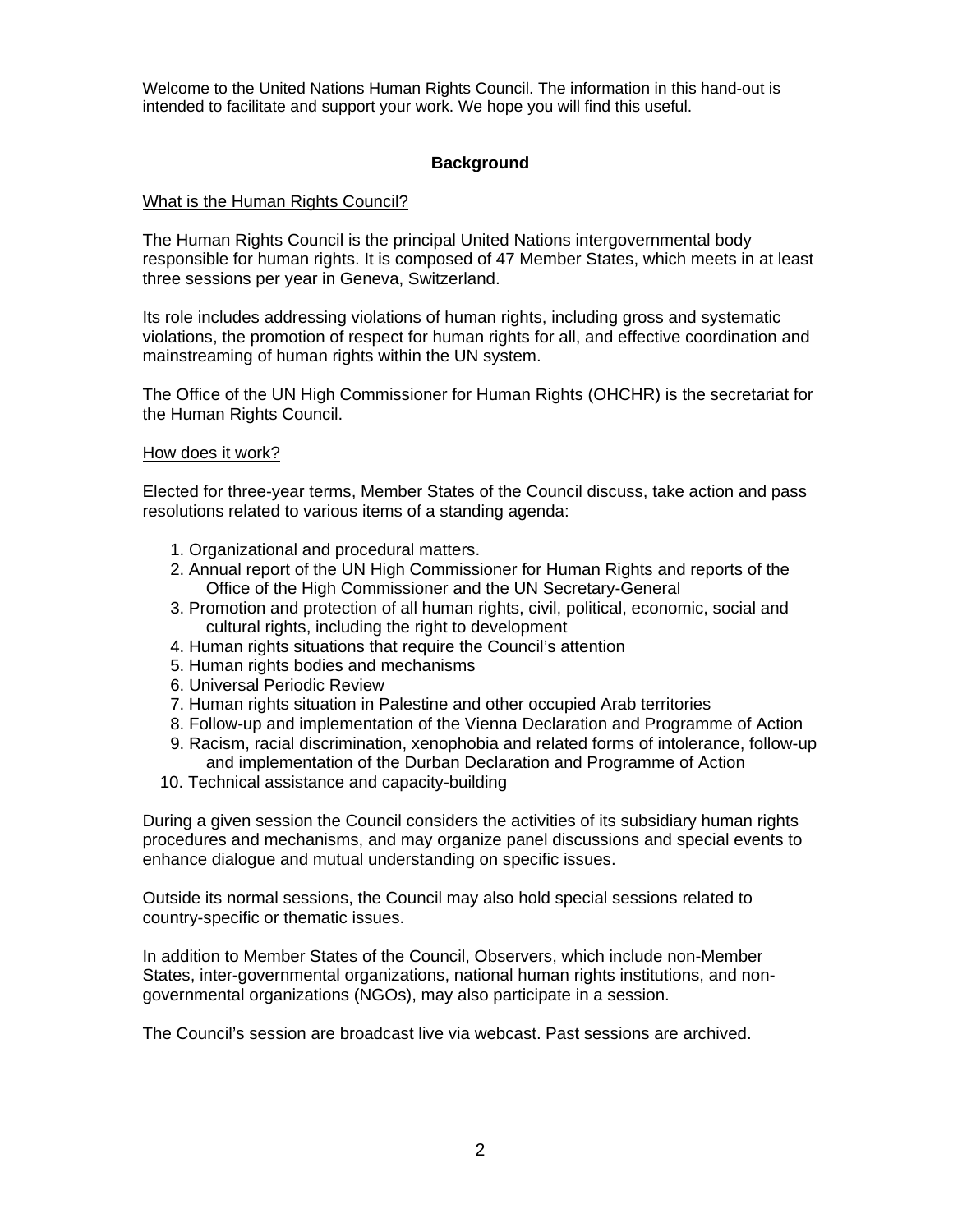### How to participate in a session of the Council?

Only NGOs in consultative status with the United Nations Economic and Social Council (ECOSOC) can be accredited to participate in the Human Rights Council's sessions as Observers. As Observers, NGOs are able, amongst other things, to:

- **-** Attend and observe all proceedings of the Council with the exception of the Council deliberations under the Complaints Procedure Submit written statements to the Human Rights Council;
- **-** Make oral interventions to the Human Rights Council's;
- **-** Participate in debates, interactive dialogues, panel discussions and informal meetings; and
- **-** Organize "parallel events" on issues relevant to the work of the Human Rights Council.

# **Accreditation**

An NGO in consultative status with ECOSOC interested in attending the session of the Human Rights Council must send a letter of request for accreditation to the Secretariat. The letter should be sent well in advance of the relevant session, particularly where visa attestations are required. The letter must contain the following elements:

- $\Box$  Submitted on the official letterhead of the organization;
- $\Box$  State the title and duration of the session the organization wishes to attend, e.g. "[Name of NGO], in consultative status with ECOSOC, wishes to send the following members to attend the *Xth* session of the HRC (dates of session)...";
- $\Box$  List the name/s (FAMILY NAME, First name) of the person/s who will represent the organization at the HRC session. Names of persons must appear exactly as they appear in their passports;
- $\Box$  For those organizations in need of 'attestation of accreditation' for Swiss visa application purposes, NGOs should explicitly indicate their need in the letter. The HRC Secretariat will accordingly transmit the request to the United Nations Office in Geneva (UNOG) NGO Liaison Office which will issue the attestation and transmit it to the concerned NGO headquarters. Please consult Swiss consular officials in your country regarding visa application deadlines, apply accordingly and ensure documentation is in order;
- $\Box$  The letter must be signed by the President, or Chief Executive Officer of the organization, or the organization's Main Representative to the United Nations Office at Geneva if he/she is so authorized;

Please send the letter of request in scanned or in PDF format by email: [Subject line: NGO Accreditation letter for HRC session] to:

### hrcaccreditation@ohchr.org

or by fax to: +41-22-917-9011.

Please Note: On occasions of increased demand for participation in a given session, the Secretariat may limit access to the plenary room in terms of the number of accredited participants per NGO delegation.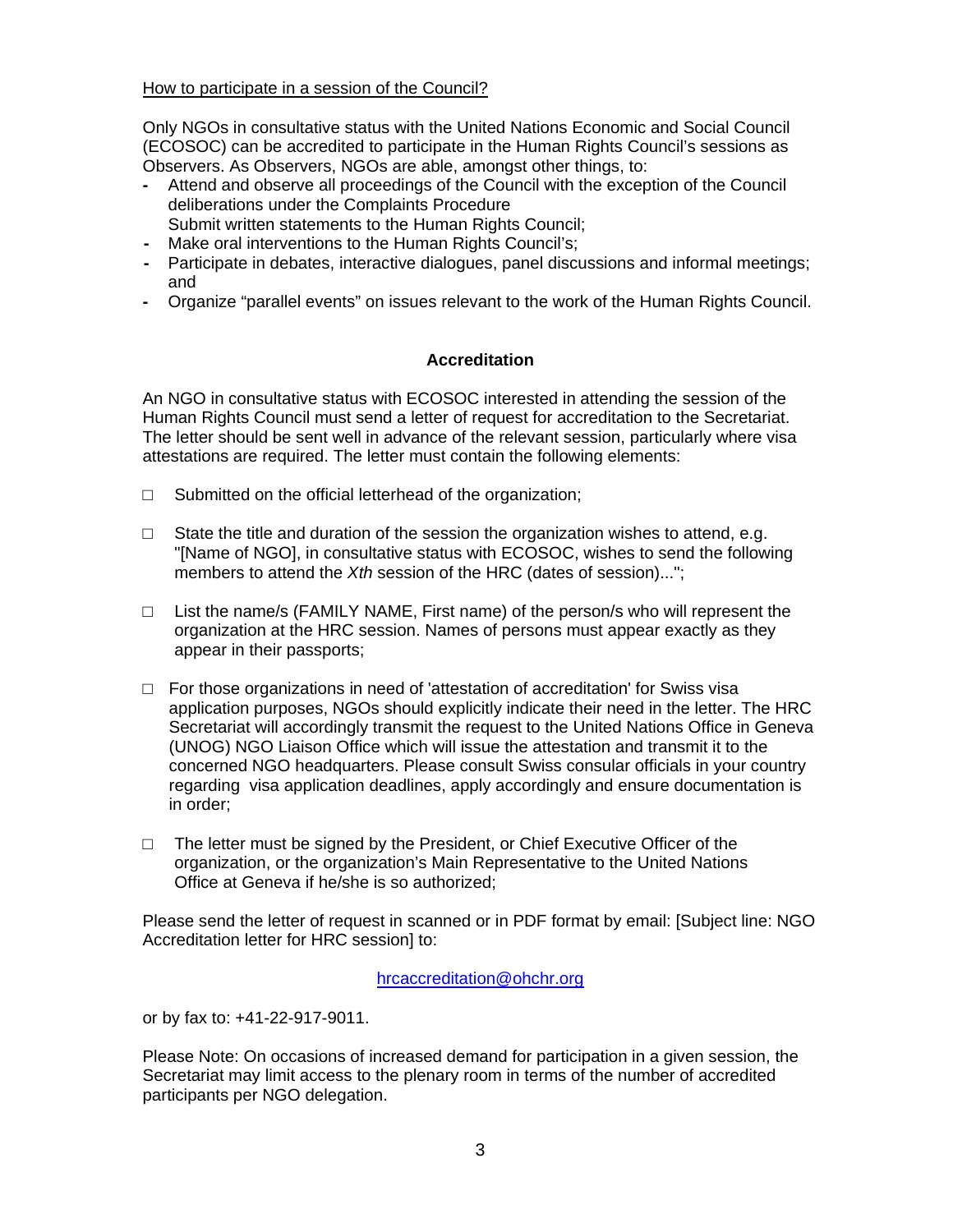# **Attending the Session**

The Human Rights Council meets in Room XX (room 20), Palais des Nations, United Nations Office at Geneva, Switzerland.

All representatives of organizations must obtain a photo identity badge upon their arrival at the United Nations and before attending the session:

Palais des Nations - Security entrance Pregny Gate, 8 - 14 Avenue de la Paix 1211 Geneva 10

Upon presentation of an identity document (i.e. a passport) a photo identity badge valid for the duration of the Council session will be issued. NGO representatives are advised to take a copy of the letter of accreditation (above) sent by the concerned NGO.

NGO representatives in possession of an annual or temporary photo identity badge issued by UNOG Security and Safety Section, and valid for the duration of the session, will have access to the conference rooms.

All travel related-expenses, accommodation and medical insurance arrangements are the responsibility of the NGO or its representatives.

### **Access to the Public Gallery**

A limited number of seats in the Public Gallery, above the main conference room, Room XX, are available for persons wishing to observe the proceedings of the HRC without being accredited as participants (e.g. students and academics).

Access to the public gallery will be granted depending on the availability of seating and other circumstances.

Individuals or groups who wish to attend are required to email **hrcaccreditation@ohchr.org** (24 hours before the desired date) with the following information:

- Date of the visit:
- Purpose of the visit; and
- Full names of those wishing to attend.

#### **Submitting Written Statements**

NGOs in consultative status with ECOSOC (General, Special or Roster status) may submit written statements to the Human Rights Council.

NGOs in general consultative status may submit written statements of up to 2,000 words per statement. NGOs in special consultative status and on the roster may submit written statements of up to 1,500 words per statement.

The written statement is issued, unedited, in the language(s) received (i.e. English, French or Spanish) from the submitting NGO. NGOs assume full responsibility for the content of their statements.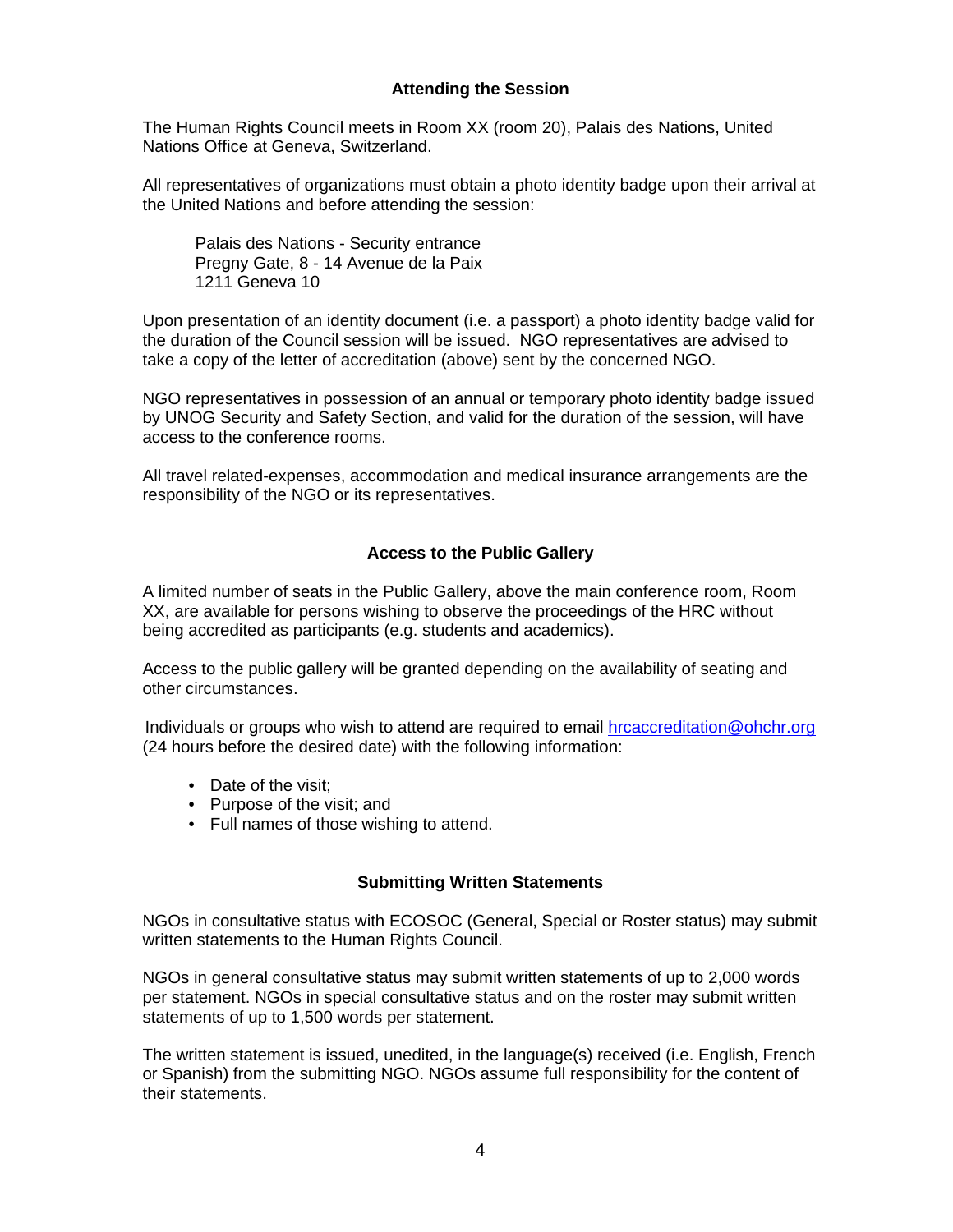The deadline for written statements is normally two weeks prior to the start of a session in order for the documents to be available at the start.

The submission form can be downloaded at:

http://www2.ohchr.org/english/bodies/hrcouncil/ngo.htm

Checklist before submitting the form:

- $\Box$  Contact information for representative submitting written statement (i.e. name, mobile, email).
- □ Agenda item of statement.
- $\Box$  Your organization's name as it appears in the ECOSOC NGO database and indicate consultative status in brackets (i.e. General, Special, or Roster).
- $\Box$  For joint statement, list of co-sponsoring ECOSOC NGO as it appears in the ECOSOC database and status (in brackets).
- $\Box$  List of non-ECOSOC NGO supporting the statement (will appear as a footnote to the statement title).
- □ Statement title (in original language).
- $\Box$  Statement is in MS WORD document format (Font Times New Roman 10).
- $\Box$  Check word count. Length of text (including footnotes/endnotes): -NGOs in General consultative status: 2,000 words -NGOs in Special consultative status and on the Roster: 1,500 words
- □ Spell/grammar check.
- $\Box$  Different language versions of one statement should be pasted in separate forms and sent in the same email.
- □ Submissions are final.

□ Email form to: hrcngo@ohchr.org

# **Requesting a Room for a Parallel Event**

Accredited NGOs may organize parallel events of relevance to the work of the Human Rights Council. Rooms will be allocated according to their availability.

Requests for rooms are made on-line:

http://www2.ohchr.org/english/bodies/hrcouncil/ngo.htm

The indicative deadline for requests is two weeks prior to the start of a session. These requests are processed in priority, subject to availability of rooms.

Alongside events organized by States or other entities, NGO public parallel events are listed in the daily Bulletin of Informal Meetings.

# **Requesting to Make an Oral Statement\***

Accredited NGOs should make requests for oral statements using the online form (as of 8am Geneva, Switzerland time, first day of the session):

<sup>\*</sup> This excludes oral statements under the Universal Periodic Review segment. Modalities for this will be circulated by the Secretariat prior to this segment.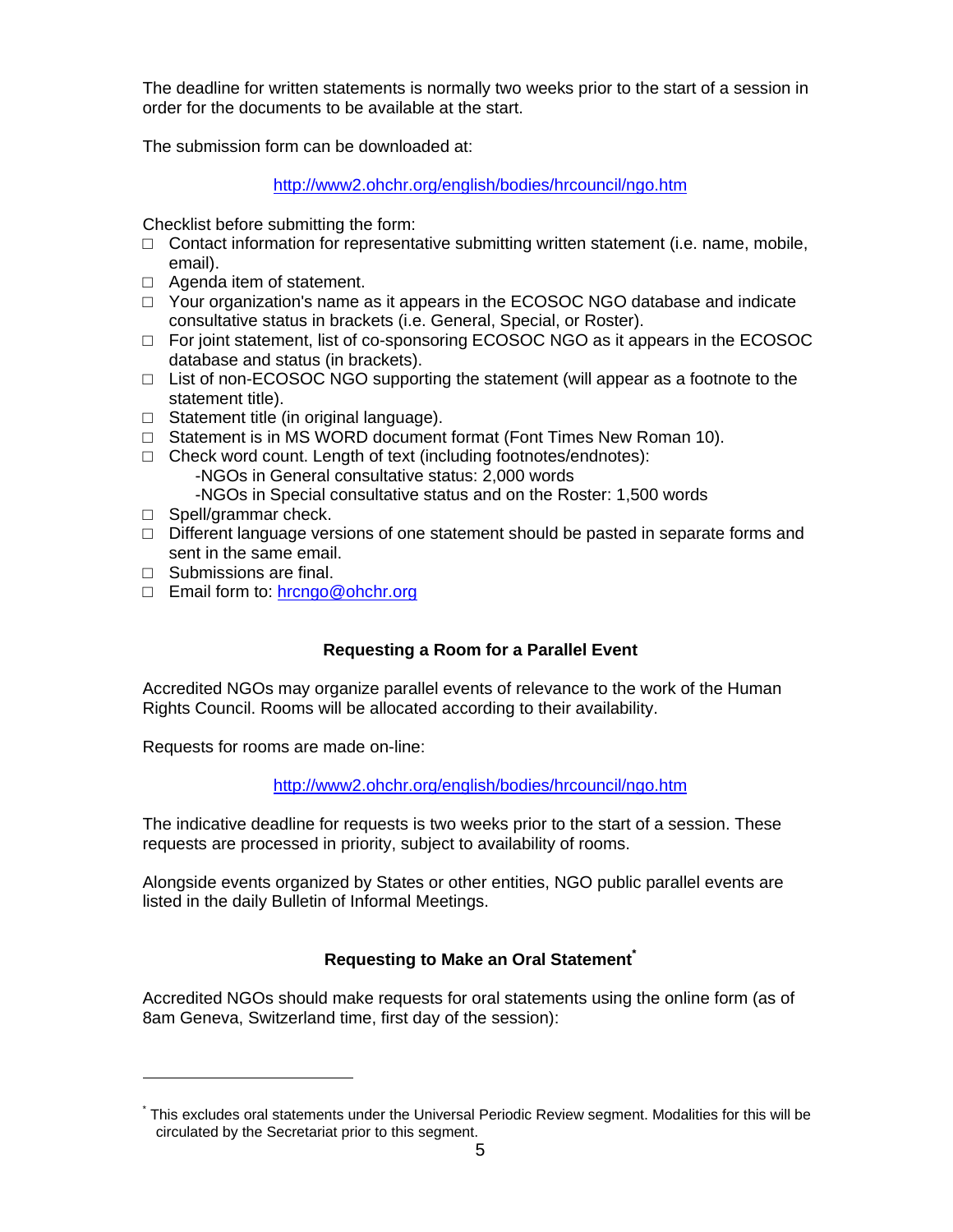For those needing assistance to fill in the online form, Secretariat staff will be available with laptops outside Room XX (or Rm. 20) as of 8am, first day of the session, at Palais des Nations, Geneva.

In general, the lists of speakers are determined on the basis of requested priorities at 8am on the first day of the session, when the request was made, the number of requests received per speaking slot, and the time allocated under the Programme of Work (subject to adjustment due to time management).

Please note speaking slots are very limited for Panels and Interactive Dialogues, and not all that sign up for these may be able to speak.

- All NGOs must confirm their registration as well as the name of the speaker in person at the List of Speakers Desk in Room XX 24 hours preceding the relevant meeting.
- Where the speaker is not from the inscribing NGO, an authorized representative from the latter must authorize this in writing.
- To take the floor, NGO speakers should use the two conference-table seats reserved for that purpose.
- Please note that 25 copies of the oral statement should be made available to Conference Services before delivering the statement. Conference Services staff can be approached at the back of the plenary room. Photocopiers are available outside the Secretariat offices, behind Room XX. Copies of NGO oral statements may be placed by NGOs on the tables at the back of the plenary room only after delivery of the relevant statement, and must clearly indicate the logo and full name of the NGO(s) that delivered the statement.
- To co-sponsor a statement please download and submit the Co-Sponsor form:

### http://www2.ohchr.org/english/bodies/hrcouncil/ngo.htm

| Panels                                                                      | See modalities posted on the Extranet.                                                                                                                    |
|-----------------------------------------------------------------------------|-----------------------------------------------------------------------------------------------------------------------------------------------------------|
| Interactive Dialogues with<br>Special Procedures Mandate-<br><b>Holders</b> | Interventions should relate to reports under<br>consideration or to the mandate and work of<br>the relevant Special Procedures mandate-<br>holder(s).     |
| Interactive Dialogue with High<br><b>Commissioner for Human</b><br>Rights   | Interventions should relate to reports under<br>consideration, the High Commissioner's<br>updates or to the mandate and work of the<br>High Commissioner. |
| <b>General Debates</b>                                                      | Interventions should relate to the Agenda Item<br>under consideration.                                                                                    |

Speaking modalities for Members and Observers, including NGOs: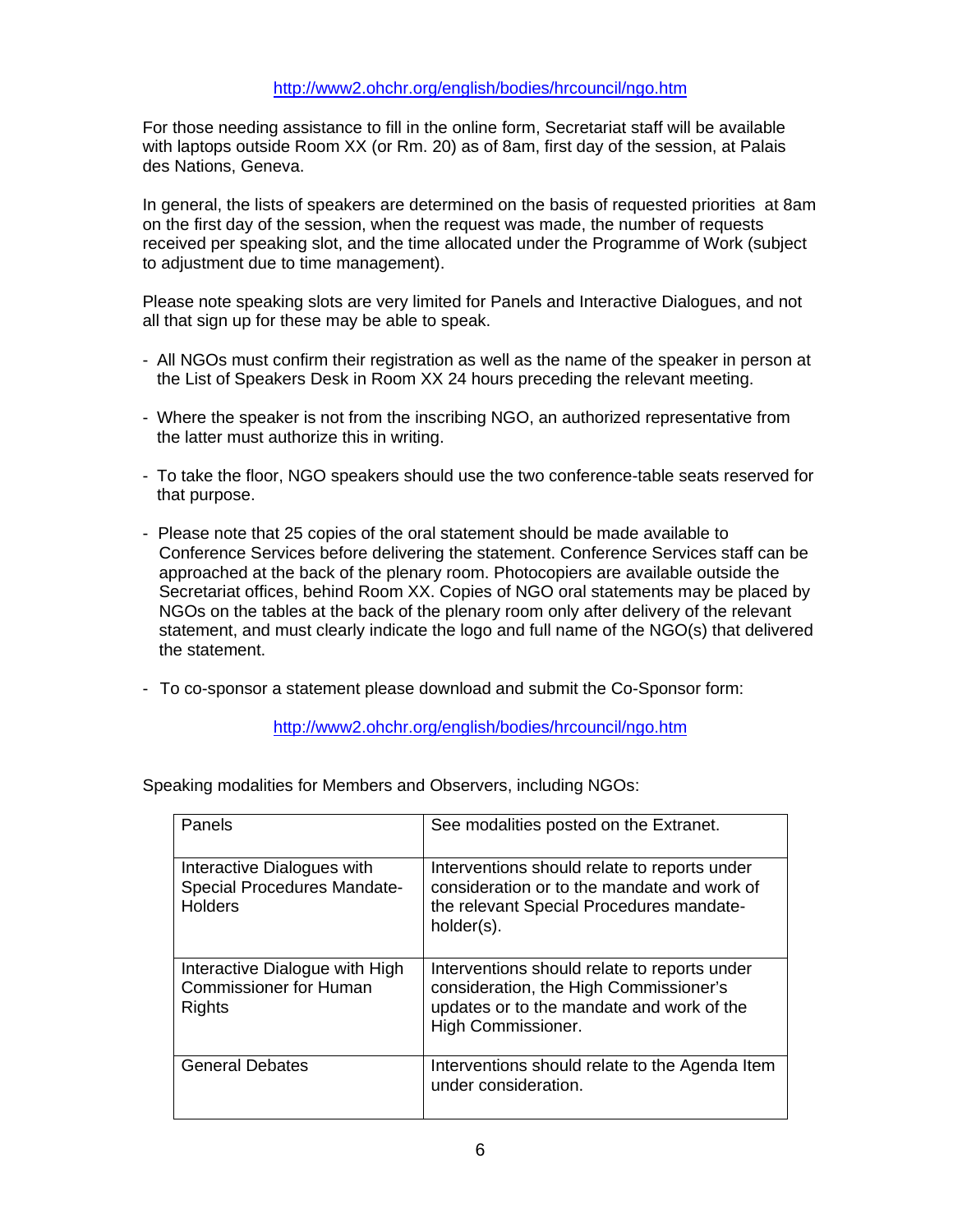# **Documentation and Resources**

Copies of the Agenda, Annotated Agenda, Order of the Day, Bulletin of Informal Meetings, Council reports, NGO written statements may picked up at the documentation desk at door 40 of the Palais des Nations.

Links to documentation and resources related to the work of the Council, such as the Programme of Work, Agenda, Annotated Agenda, Order of the Day, Bulletin of Informal Meetings, Council reports, NGO written statements, and webcast service can be found here:

### http://www2.ohchr.org/english/bodies/hrcouncil/

Information on daily programme updates, draft documentation, copies of oral statements as delivered by States and other stakeholders, and draft resolutions, etc. can be found at the HRC Extranet accessible through the link above. You can also stay informed through Twitter (www.twitter.com/un\_hrc) and our SMS alert service (free subscription available through the Extranet).

Please also consult the *Handbook for Civil Society*, available at:

http://www.ohchr.org/EN/AboutUs/CivilSociety/Pages/Handbook.aspx

# **Participation in General**

Access to United Nations premises and the plenary room (Room XX)

- Palais des Nations is accessible to accredited NGO delegates from 8 a.m.
- Participants must comply with the requests and instructions of United Nations officials and security staff relating to access and use of United Nations facilities and premises.
- Participants must display their badge visibly at all times when entering and exiting, and while present on United Nations premises.
- Participants may be subjected to security scrutiny. Access to the United Nations premises with large luggage is not permitted.
- On occasions of increased demand for participation in a given Human Rights Council meeting, the Secretariat may limit the number of accredited participants per NGO delegation having access to the plenary room. In lieu, any additional NGO participants not being given access to the plenary will have access to the public gallery, or alternate arrangements will be made.
- Smoking is not permitted in the Palais des Nations. Eating and drinking are not permitted in the plenary and side-event meeting rooms.
- Use of visual recording equipment is not permitted in Palais des Nations, except within NGO parallel events meetings (see below).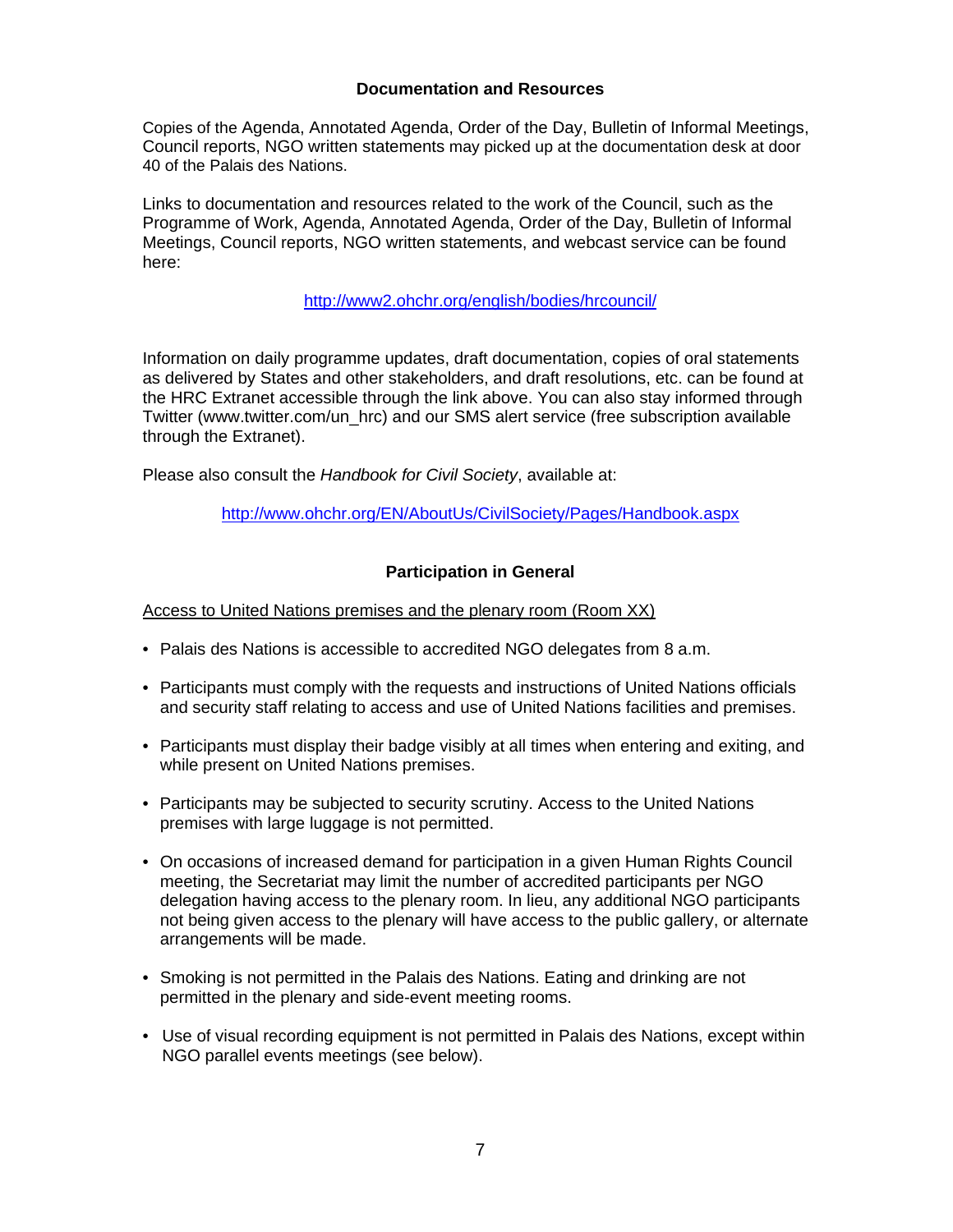# Media areas

• NGOs are not permitted to hold press conferences in UN premises. Press briefings, and dissemination of press releases and media advisories by NGOs may be arranged only through the Association of Correspondents Accredited to the United Nations (ACANU), acanu.secretary@gmail.com.

### NGO materials

- NGO material (e.g. leaflets, publications, boards, banners, etc) that is relevant to the work of the Council may be posted or displayed only on the tables and boards clearly marked for this purpose (i.e. outside plenary room XX).
- Distribution of NGO material elsewhere in the Palais des Nations is not permitted, including in the cafeteria and Serpentine Bar, and other public spaces.
- Inside the plenary room, only copies of delivered oral statements are permitted and should be placed on tables in the back of the room.
- Materials containing abusive or offensive language or images are not permitted on United Nations premises.
- Material for display should clearly indicate the logo and full name of the NGO in ECOSOC consultative status.

### Parallel events

- NGO parallel events are public meetings, unless otherwise indicated by the organizers; as such, they may be attended by all NGOs, Permanent Mission Representatives, UN Staff and other persons with access to Palais des Nations.
- Inside the parallel event room relevant NGO material can be made available with the agreement of the organizing NGO. Any remaining documentation should be removed by the organizing NGO at the end of the meeting.
- Interpretation for NGOs' parallel events is not provided by the United Nations. NGOs may bring their own interpreters, if they so wish, and in order to do so, inform the Secretariat ahead of time.
- Visual recording by accredited NGO delegates is permitted during a parallel event with the approval of the event organizers and upon written notification to Secretariat of the Human Rights Council, subject to the following guidelines:
	- **-** Chair of the meeting should inform the participants at the start of the meeting that it is being recorded; and
	- **-** Photography (still and/or video) should not interfere with the sight-lines of other delegates or disrupt the proceedings of the meeting. Tripods should be erected at the sides or the back of the room.

### Use of the United Nations emblem

• Use of the United Nations emblem on non-official documents and publications, including NGO material is expressly prohibited.